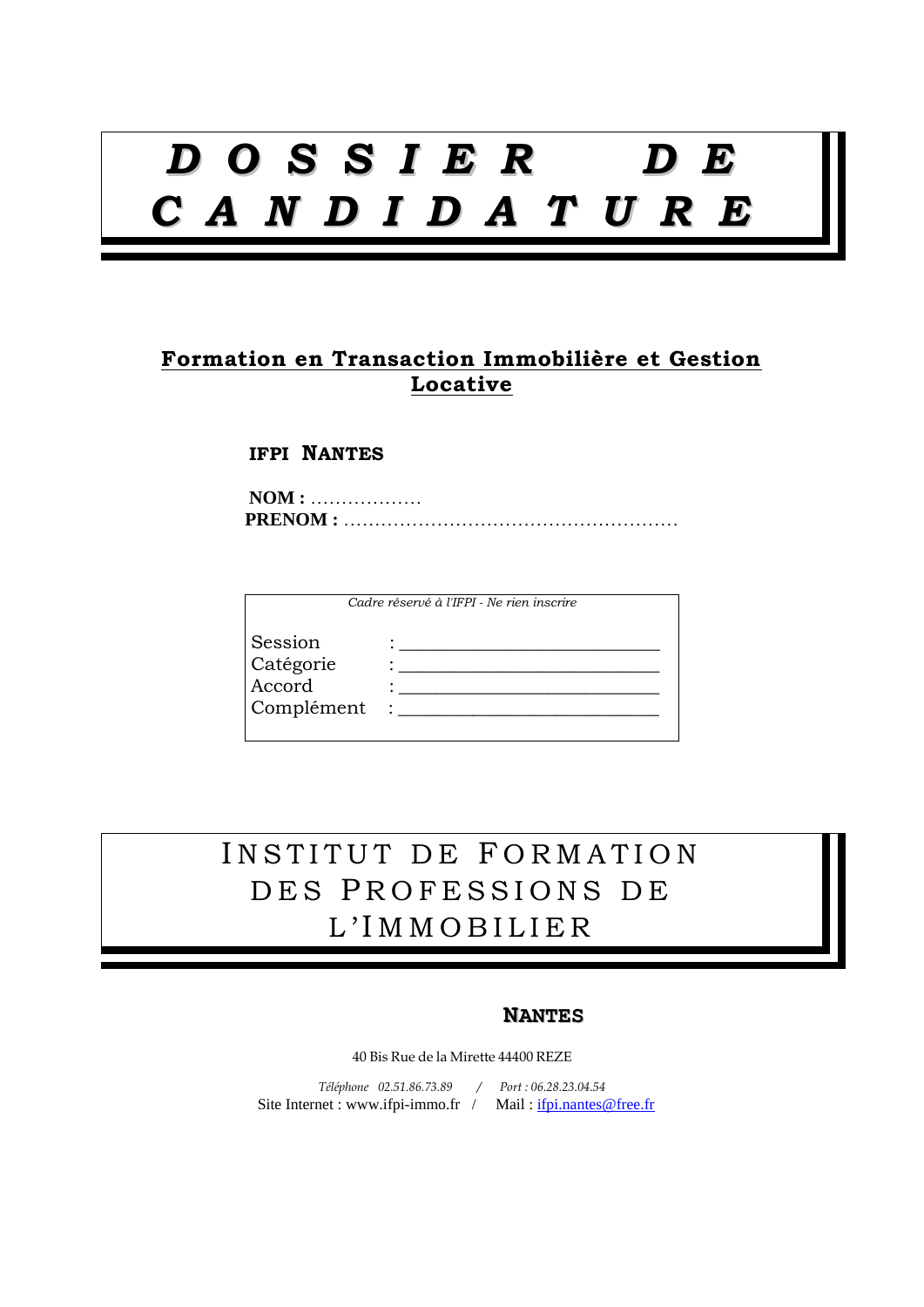# *I D E N T I T E D U C A N D I D A T*

| NOM:                        |                                                                                                                      |         |                     |  |
|-----------------------------|----------------------------------------------------------------------------------------------------------------------|---------|---------------------|--|
|                             |                                                                                                                      |         |                     |  |
| PRENOM:                     | <u> 1980 - Johann Barbara, martxa alemaniar argumento de la contrada de la contrada de la contrada de la contrad</u> |         |                     |  |
| ADRESSE:                    |                                                                                                                      |         | <b>PHOTOGRAPHIE</b> |  |
|                             |                                                                                                                      |         |                     |  |
| VILLE:                      |                                                                                                                      |         |                     |  |
| MAIL:                       |                                                                                                                      |         |                     |  |
| TELEPHONE:                  |                                                                                                                      |         |                     |  |
| SITUATION DE FAMILLE :      |                                                                                                                      |         |                     |  |
|                             | <b>CELIBATAIRE</b>                                                                                                   | O       |                     |  |
|                             | MARIE (E) PACSE (E) $\bigcirc$                                                                                       |         |                     |  |
|                             | VEUF (VE)                                                                                                            | O       |                     |  |
|                             | DIVORCE (E)                                                                                                          | $\circ$ |                     |  |
| DATE ET LIEU DE NAISSANCE : |                                                                                                                      |         |                     |  |
| NOMBRE D'ENFANTS :          |                                                                                                                      |         |                     |  |
| <b>ADRESSE MAIL:</b>        |                                                                                                                      |         |                     |  |
|                             |                                                                                                                      |         |                     |  |

## SITUATION DU CANDIDAT

| SALARIE (PROFESSION):                          |                                                                              |  |  |  |
|------------------------------------------------|------------------------------------------------------------------------------|--|--|--|
| DEMANDEUR D'EMPLOI :<br>NUMERO D'IDENTIFIANT : |                                                                              |  |  |  |
| DEPUIS OUELLE DATE :                           |                                                                              |  |  |  |
| ETES-VOUS BENEFICIAIRE :                       | ASSEDIC $\bigcap$ R.S.A $\bigcap$ AGEFIPH $\bigcap$ NON INDEMNISE $\bigcirc$ |  |  |  |
| <b>AUTRE SITUATION:</b>                        |                                                                              |  |  |  |